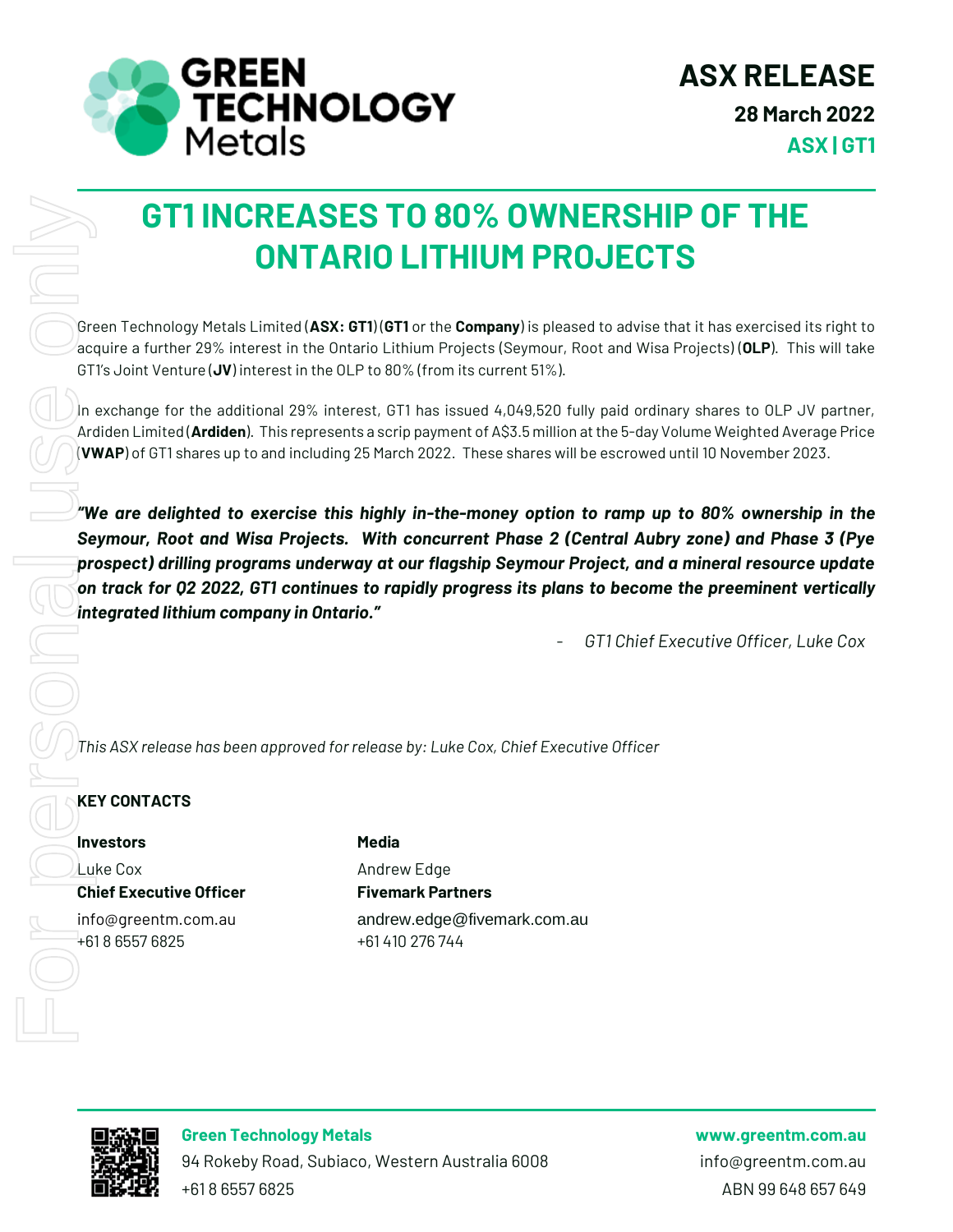

# **Green Technology Metals (ASX:GT1)**

GT1 is a North American focussed lithium exploration and development business. The Company's Ontario Lithium Projects comprise high-grade, hard rock spodumene assets (Seymour, Root and Wisa) and lithium exploration claims (Allison and Solstice) located on highly prospective Archean Greenstone tenure in north-west Ontario, Canada.

All sites are proximate to excellent existing infrastructure (including hydro power generation and transmission facilities), readily accessible by road, and with nearby rail delivering transport optionality.

Seymour has an existing Mineral Resource estimate of 4.8 Mt @ 1.25% Li<sub>2</sub>O (comprised of 2.1 Mt at 1.29% Li<sub>2</sub>O Indicated and 2.7 Mt at 1.24% Li<sub>2</sub>O Inferred).<sup>1</sup> Accelerated, targeted exploration across all three projects delivers outstanding potential to grow resources rapidly and substantially.



The Company holds an 80% interest in the Ontario Lithium Projects (Seymour, Root and Wisa) under a joint venture with Ardiden Limited (ASX: ADV).

*1. The information in this release that relates to Mineral Resources for the Ontario Lithium Projects was released in the Company's prospectus (see GT1 ASX release dated 8 November 2021). The Company confirms that it is not aware of any new information or data that materially affects the information in that release and that the material assumptions and technical parameters underpinning these exploration results and mineral resource estimates continue to apply and have not materially changed.*